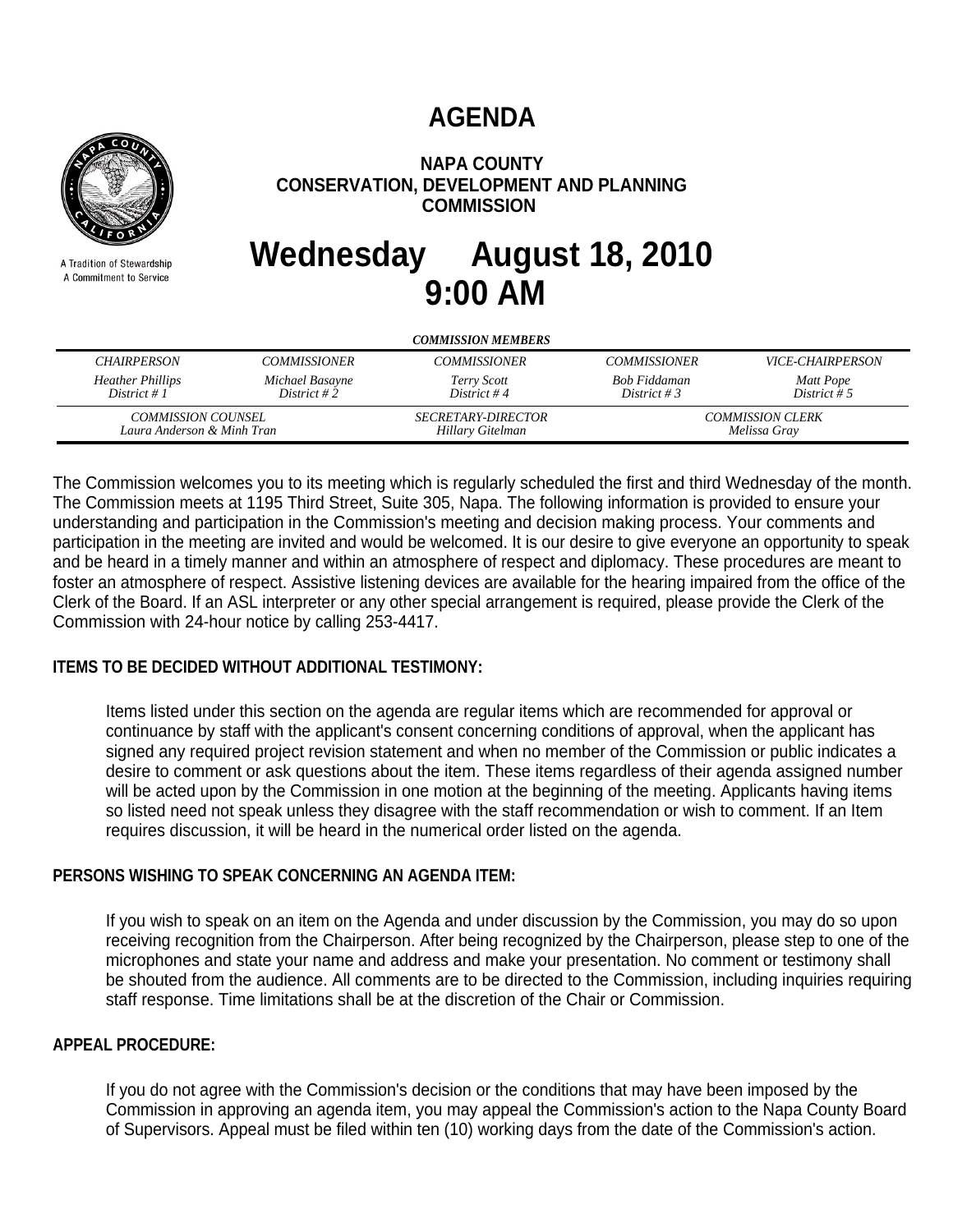Appeals may be limited to those issues raised at the public hearing relating to the agenda item or to written correspondence delivered to the Planning Commission at or prior to the public hearing. For additional information concerning the County's Ordinance requirements for filing an appeal or to obtain the required forms to file an appeal, please stop at the front counter in the County Executive Office/Clerk of the Board, 1195 Third Street, Suite 310 in Napa. If you have any question concerning the appeals procedure, please call (707) 253 4580 and request assistance.

#### **DISCLOSURE – CONFLICT OF INTEREST:**

State law requires agency officers (Commissioners, Directors, Board members) to disclose, and then be disqualified from participation in, any proceeding involving a license, permit, or other entitlement for use, if the officer has received from any participant in the proceeding an amount exceeding \$250 within the prior 12 month period. State law also requires any participant in a proceeding to disclose on the record any such contributions to an agency officer.

All materials relating to an agenda item for an open session of a regular meeting of the Planning Commission which are provided to a majority or all of the members of the Commission by Commissioners, staff or the public within 72 hours of but prior to the meeting will be available for public inspection, at the time of such distribution, in the office of the Clerk of the Planning Commission, 1195 Third Street, Suite 210, Napa, California 94559, Monday through Friday, between the hours of 8:00 a.m. and 5:00 p.m., except for County holidays. Materials distributed to a majority or all of the members of the Commission at the meeting will be available for public inspection at the public meeting if prepared by the members of the Commission or County staff and after the public meeting if prepared by some other person. Availability of materials related to agenda items for public inspection does not include materials which are exempt from public disclosure under Government Code sections 6253.5, 6254, 6254.3, 6254.7, 6254.15, 6254.16, or 6254.22.

#### **Agenda available on line at www.countyofnapa.org**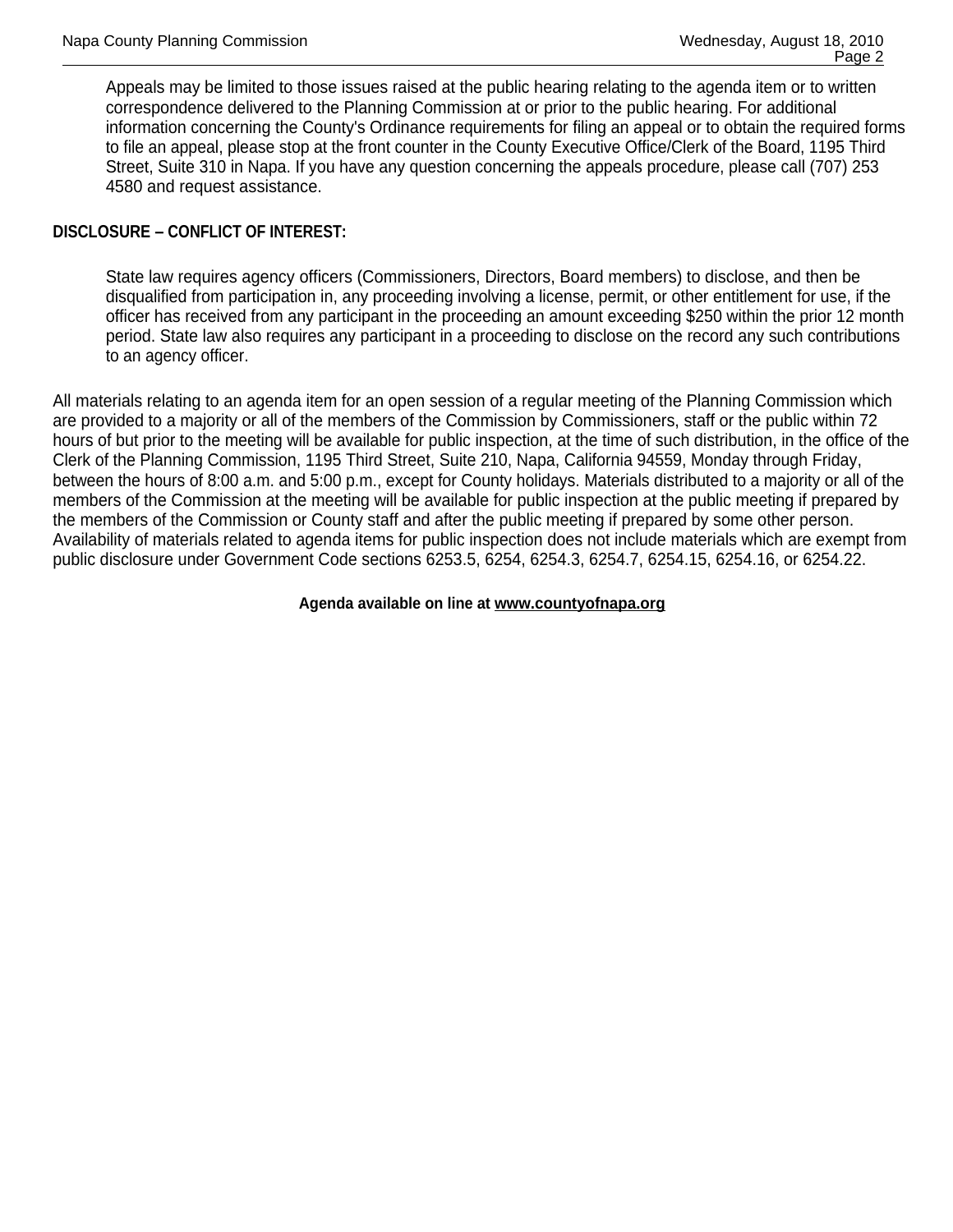#### **1. CALL TO ORDER / ROLL CALL**

#### **2. PLEDGE OF ALLEGIANCE**

#### **3. CITIZEN COMMENTS AND RECOMMENDATIONS**

The Commission invites Citizen comments and recommendations concerning current problems and future prospects of a planning nature which are within the jurisdiction of the Conservation, Development & Planning Commission. Anyone who wishes to speak to the Commission on such a matter, if it is not on the agenda, may do so at this time.

#### **4. APPROVAL OF MINUTES**

Clerk of the Commission requests approval of Minutes for the meeting held on: July 21, 2010 (All Commissioners present)

#### **5. DIRECTOR'S REPORT**

- l BOARD OF SUPERVISORS ACTIONS
- l OTHER DEPARTMENT ACTIVITIES
- **6. AGENDA REVIEW**
- **7. DISCLOSURES**
- **8. PUBLIC HEARING ITEMS TO BE DECIDED WITHOUT ADDITIONAL TESTIMONY -** None

#### **9. PUBLIC HEARING ITEMS**

#### **A. ROOSTER ORDINANCE - ZONING ORDINANCE TEXT AMENDMENT P10-00237-ORD**

**CEQA Status:** General Rule. It can be seen with certainty that there is no possibility the proposed action may have a significant effect on the environment and therefore CEQA is not applicable. [See Guidelines For the Implementation of the California Environmental Quality Act, 14 CCR 15061(b)(3)]. **Request:** County-sponsored ordinance to limit the number of roosters permitted per parcel in agricultural areas.

**Ordinance Title:** AN ORDINANCE OF THE BOARD OF SUPERVISORS OF THE COUNTY OF NAPA, STATE OF CALIFORNIA, AMENDING CERTAIN SECTIONS OF TITLE 18 OF THE NAPA COUNTY CODE REGULATING THE KEEPING OF ROOSTERS

**Staff Recommendation:** That the Planning Commission conduct a public hearing and forward a recommendation of approval to the Board of Supervisors.

**Staff Contact:** Hillary Gitelman, Director of Planning 253-4805, hillary.gitelman@countyofnapa.org

#### **(CONTINUED FROM JULY 21, 2010)**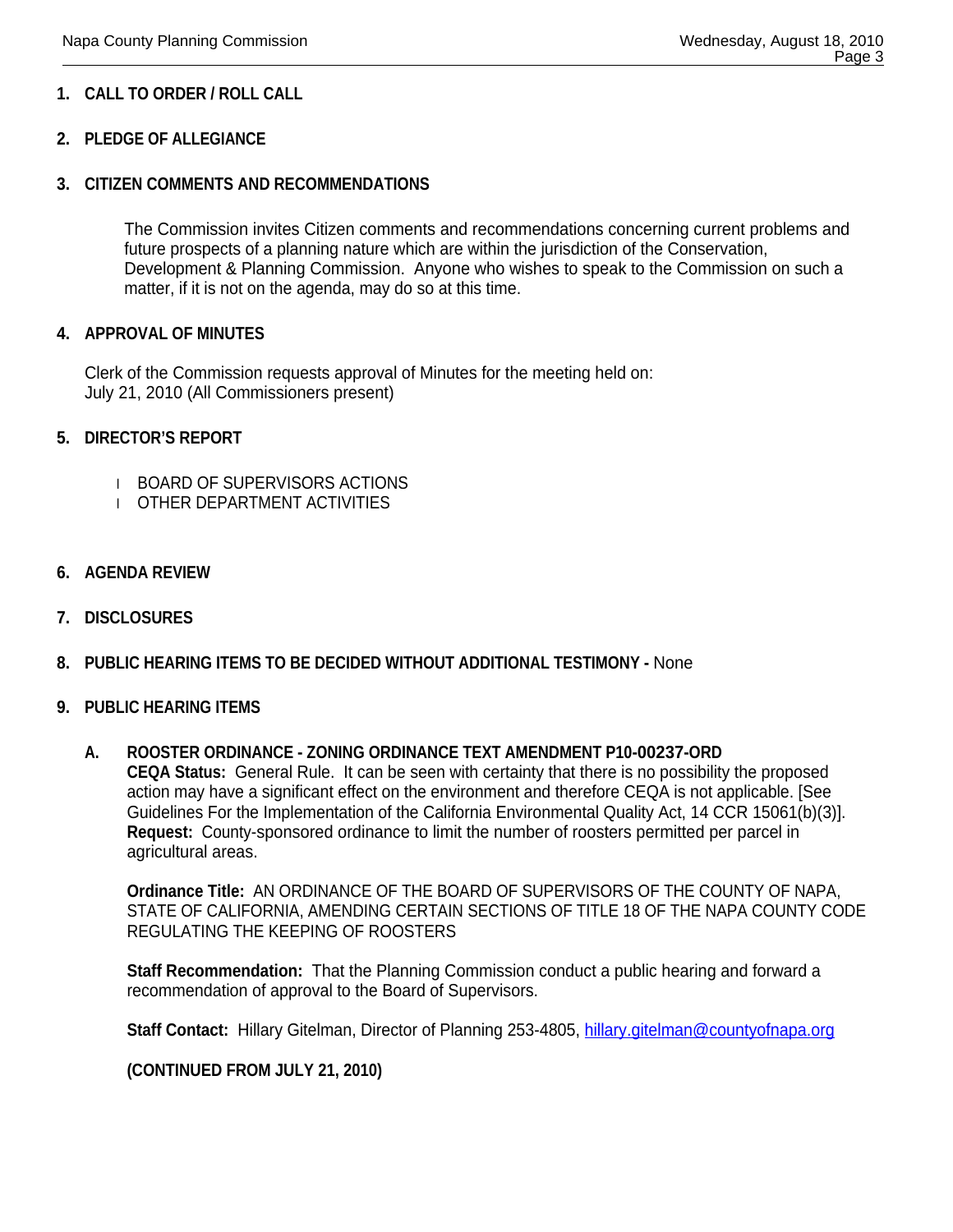## **B. RELIC WINE CELLARS / COURTENAY THROCKMORTON & MICHAEL HIRBY– USE PERMIT REQUEST - #P10-00162-UP**

**CEQA STATUS:** Negative Declaration Prepared. According to the Negative Declaration, the proposed project would have no potentially significant environmental impacts. This project site is not on any of the lists of hazardous waste sites enumerated under Government code section 65962.5.

**REQUEST:** Approval of a Use Permit to establish a 20,000 gallon per year winery in two phases for a winery totaling 11,099 square feet at build-out to include: Phase I: (1) construction of an 8,641 square foot, two-story production/hospitality building; (2) four full-time employees; (3) six parking spaces; (4) tours and tasting by prior appointment only with 20 visitors maximum per day (120 maximum per week); (5) a marketing plan with: 12 - 25 person private food and wine tastings per year; one - 50 person private wine release event per year; and, participation in the Napa Valley Wine Auction Event (any tours & tasting or marketing event serving food will be catered); (6) installation of five, 10,000 gallon water tanks for fire suppression; (7) installation of a winery wastewater system comprised of: either a combined sanitary and process wastewater subsurface drip disposal system, or a sanitary wastewater disposal system with process wastewater hold and haul; and, (8) approval of an Exception to the Napa County Road and Street Standards to allow a reduction in the required road width to portions of the winery access road (20 ft. minimum overall road width required per Standards). Phase II: construction of a 2,458 square foot cave system for barrel storage. The winery project is located on a 10.30 acre parcel off a private access driveway on the east side of Soda Canyon Road approximately four miles north of its intersection with Silverado Trail within the Agricultural Watershed (AW) zoning district. (Assessor Parcel #: 032-090-024) 2400 Soda Canyon Road, Napa.

**Staff Recommendation:** Adopt the Negative Declaration and approve the Exception to Napa County Road and Street Standards and Use Permit as proposed with conditions of approval.

**Staff Contact:** Patricia Hornisher 299-1349 or Trish.Hornisher@countyofnapa.org

#### **10. ADMINISTRATIVE ITEMS**

#### **A. WINERY STUDY SESSION**

**Request:** Discussion and possible action concerning the Commission's request that Staff schedule a study session(s) regarding winery impacts and winery development standards.

**Staff Recommendation:** Review proposed work plan and schedule of meetings/topics; provide direction or make adjustments as desired.

**Staff Contact:** John McDowell, 299-1354 or john.mcdowell@countyofnapa.org or Hillary Gitelman, 253-4805 or hillary.gitelman@countyofnapa.org

#### **11. DEPUTY DIRECTOR'S REPORT**

- l DISCUSSION OF ITEMS FOR THE *AUGUST 4, 2010 PC* MEETING
- l CODE COMPLIANCE REPORT
- l ZONING ADMINISTRATOR ACTIONS
- l OTHER PENDING PROJECTS' STATUS

# **12. COMMISSIONER COMMENTS / COMMITTEE REPORTS**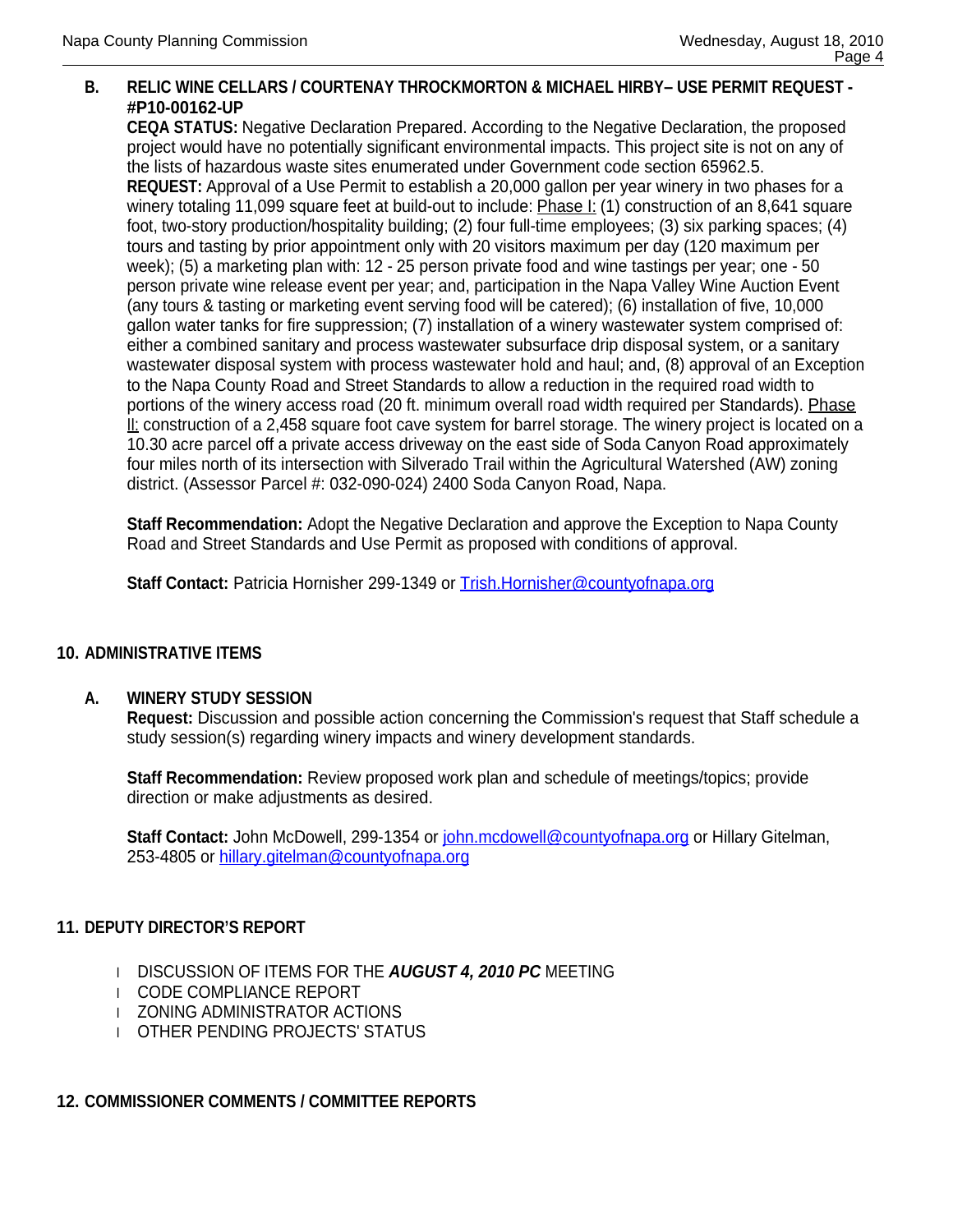#### **13. FUTURE AGENDA ITEMS**

- l #03457-UP, 1 year after opening Kendall Jackson (Formerly Pecota) Winery
- l #P06-01426-UP, 1 year after opening Pavitt Winery
- l #02082-UP, September 2010 Alpha Omega Winery
- l #P06-0102-MOD, December 2010 Frank Family
- l P10-00123-MOD, August 2011 MJA Vineyards

#### **14. ADJOURNMENT**